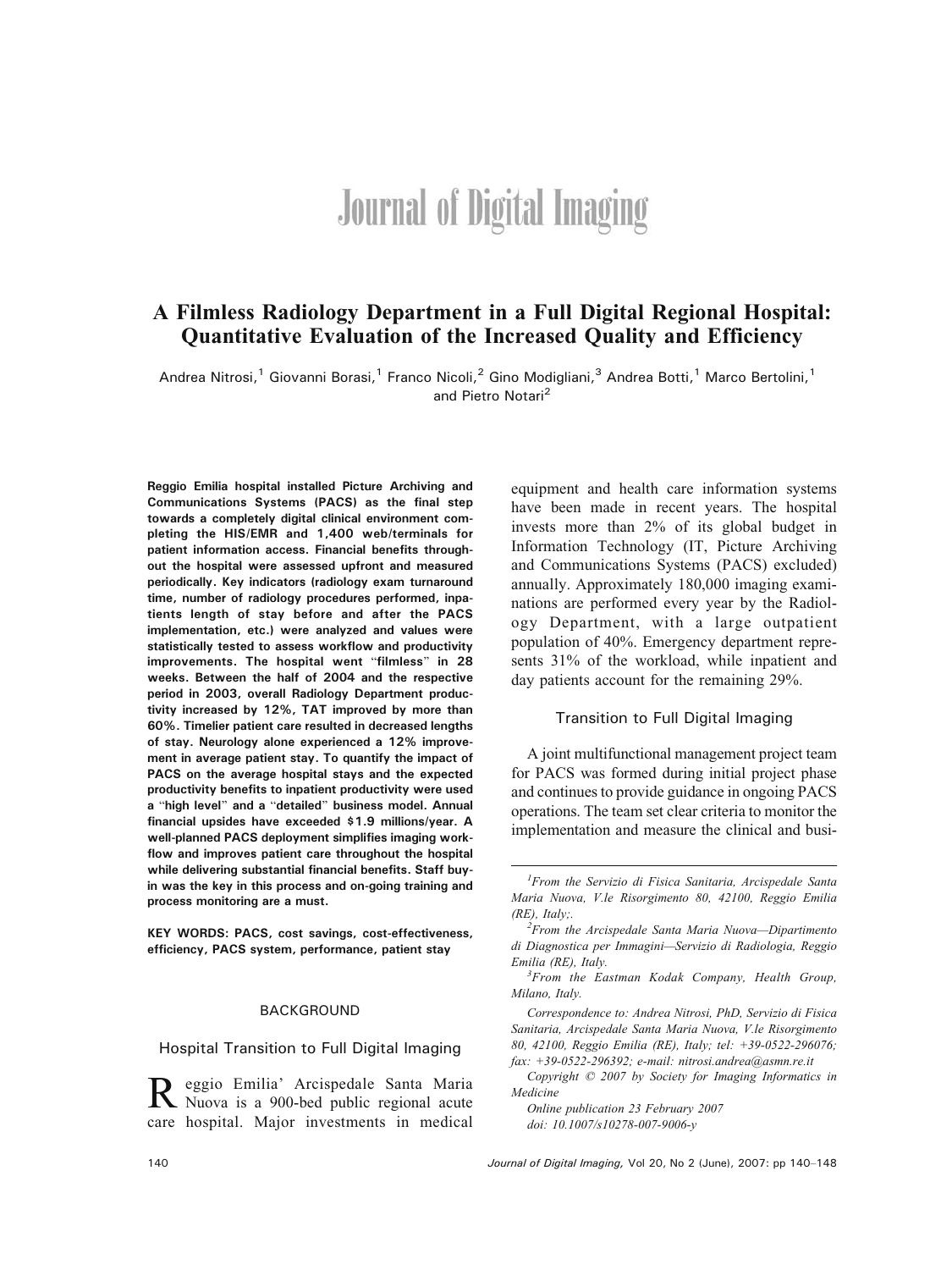Table 1. Schedule of the Implementation of PACS

<span id="page-1-0"></span>

| Date            | Main Activity                                                                                       |
|-----------------|-----------------------------------------------------------------------------------------------------|
| April 15, 2003  | PACS go live. CT and MR examination archived on PACS. Filmless start in Radiology Department        |
| June 15, 2003   | Starts test web images distribution in Neurology                                                    |
| July 21, 2003   | No more film printed for CT/MR examinations of inpatient requested by pilot departments             |
| August 4, 2003  | No more film printed for CT/MR examinations for outpatient (referral and paper print of key images) |
| October 1, 2003 | Hospital filmless transition completed (images web distribution extended to all departments)        |
| May 5, 2004     | 100% digital radiological procedures ordering completed on HIS                                      |
| June 14, 2004   | Referral and images CD for all outpatients                                                          |

ness outcomes, $1-3$  $1-3$  providing solutions for specific clinical departmental requirements such as digital orthopedic preoperative planning for the operating room. A medical representative from each of the 37 hospital wards is on the team. Specifications for the system included full PACS/RIS/HIS and modality integration, load balancing mutual takeover PACS server configuration, "Everything on Line (EOL)" architecture in the form of Kodak DirectView PACS 5.2, $4-6$  $4-6$  automatic speech recognition systems (ASRS), and web-based full-depth 12-bit image ward distribution via an intranet PACS web access on any of the hospital's 1,400 personal computers.

The deployment was performed in a multistep approach (Table 1). Extensive user training on the PACS web module involved more than 400 medical and nursing professionals.<sup>[7](#page-8-0)</sup> To facilitate and accelerate the use of the IT process, a portion of the clinical staff's incentive plan was tied to the Electronic Patient Record (EPR) component deployment. As an example, during the first half of 2004, 50% of the bonuses were tied to the transition from paper to electronic radiology examination orders.

## Measuring PACS Benefits

Peer experience indicates that PACS enables increased productivity in imaging procedures, as well as improved patient care and patient satis-faction.<sup>[1,2](#page-8-0)</sup> Three key areas were measured over time (both pre- and post-PACS), analyzed, and doc-umented<sup>[7](#page-8-0)-[9](#page-8-0)</sup>: film consumption; number and charges billed for outpatient procedures; and inpatient productivity. The number of inpatient procedures were not analyzed per se as in Italy type and number of imaging procedures performed for inpatients do not influence inpatient reimbursements, tied only to DRG reimbursements (business benefits can be related on hospital stay that can be shortened by increased productivity, limiting patient discharge delay due to reports and images unavailability).

## Number and Charges Billed for Outpatient Procedures

A set of queries was created to automatically extract the pre and post-PACS information (respectively from October 15th 2002 to April 15th 2003 and from October 15th 2003 to April 15th 2004) from the HIS/RIS data for type and number of outpatient procedures and average ordering waiting time (in days) necessary to have a nonurgent procedure performed. The latter can be a good proxy for recaptured reimbursements from the private sector. $8,9$ 

#### Inpatient Hospital Productivity

Even if the patient stay involves multiple factors, it is reasonable to assume that faster availability of reports can produce quicker clinical

|                             | Number of<br>Exams | Equivalent<br>Reimbursement | Average<br>Exams Cost | Radiology Department Working<br>Staff (No. eq. full time) | Productivity<br>(per full time) |
|-----------------------------|--------------------|-----------------------------|-----------------------|-----------------------------------------------------------|---------------------------------|
| Pre-PACS (10/15/02-4/15/03) | 78,904             | \$3,716,368                 | \$47.1                | 92.5                                                      | \$40.177                        |
| With PACS (10/15/03-4/15/04 | 84,532             | \$4,197,242                 | \$49.7                | 88.5                                                      | \$47,426                        |
| Differences                 | 7.1%               | 12.9%                       | 5.4%                  | $-4$ FTEs                                                 | 18.0%                           |

Table 2. Total Reimbursements Invoiced by the Radiology Department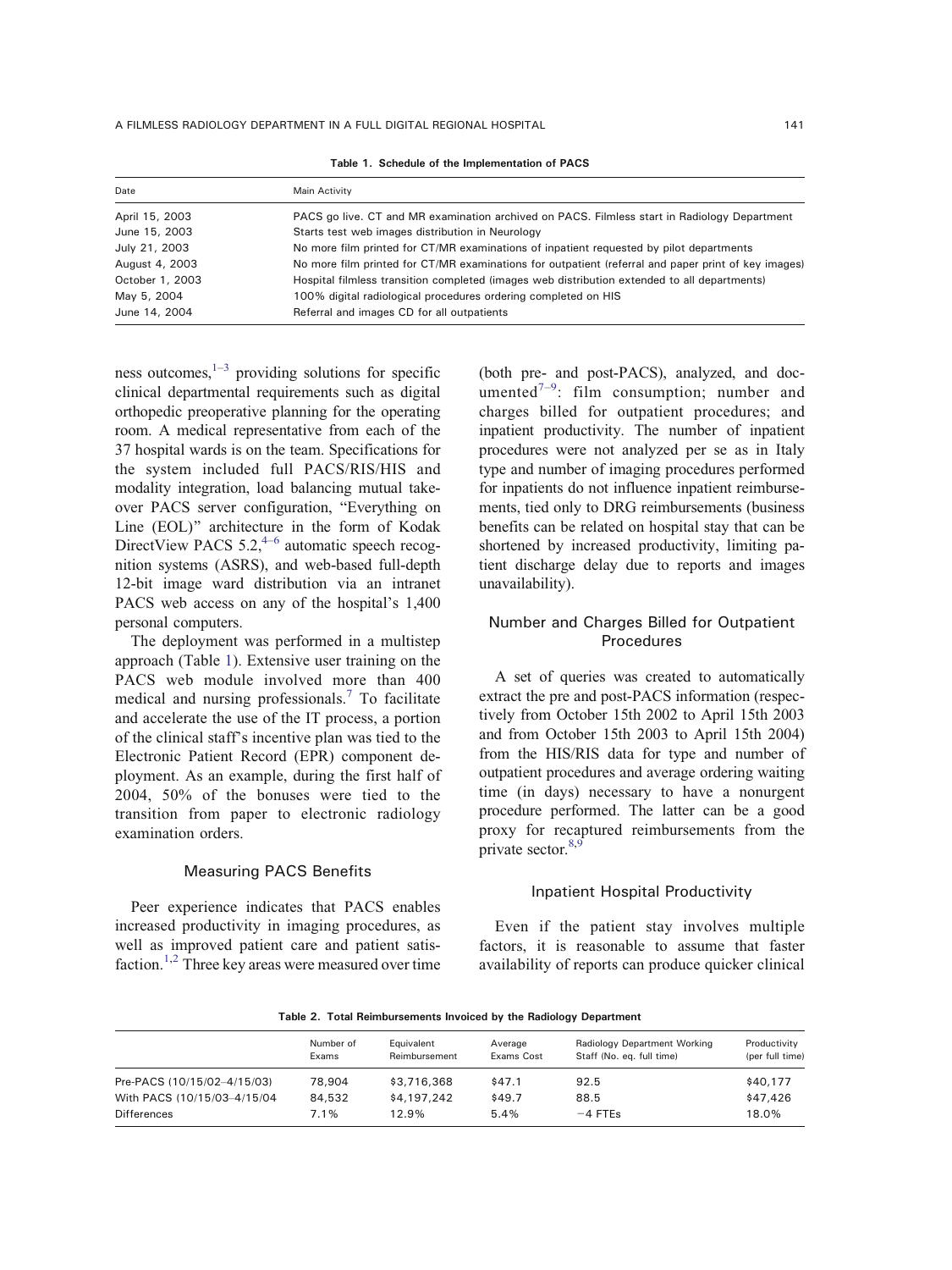| Modality      | ET    | <b>RT</b> | <b>TAT</b> |
|---------------|-------|-----------|------------|
| General X-ray | 0.385 | 4.60E-07  | 1.32E-05   |
| <b>CT</b>     | 0.608 | 1.57E-04  | 1.72E-04   |
| <b>MRI</b>    | 0.732 | 3.46E-05  | 3.6E-04    |
| US            | 0.561 | 1.81E-15  | 2.85E-12   |
| Mammography   | 0.592 | 6.83E-06  | 2.51E-05   |

<span id="page-2-0"></span>Table 3.  $p$  Values Obtained by Student t test on Different Acquisition Modality Execution Time (ET), Referral Time (RT) and Turn Around Time (TAT) between Execution Time, Referral Time and Turn Around Time Pre- and Post-PACS

treatment. The corresponding improved patient discharge rate may be providing timely and hopefully improved patient care. A set of queries was created to automatically extract the information from the HIS/RIS data for the turnaround time (TAT) and hospital stay measurements. The data before and after the PACS implementation was measured using the same metrics and during the same time of year, thereby eliminating any seasonality effect. Patients who had at least one imaging examination during their hospital stay were compared to patients who had no imaging

examination during their hospital stay. Imaging order comparisons were made as well, measuring the average number of examinations per patient.

To assess each clinical department's reaction to the PACS implementation, each finding was validated by the ward supervisors and staffs via a predetermined form. Evaluation included time required to complete radiological procedures, time to image and report availability, as well as accessibility of previous examinations.

Two different methods were used to quantify the PACS' impact on the length of average



Fig 1. Percentage of executed, referred, and completed examination as a function of the time for general X-ray and CT examinations in pre-PACS (dotted line—from 10/15/2002 to 04/15/2003) and with PACS (continuous line—from 10/15/2003 to 04/15/2004) condition.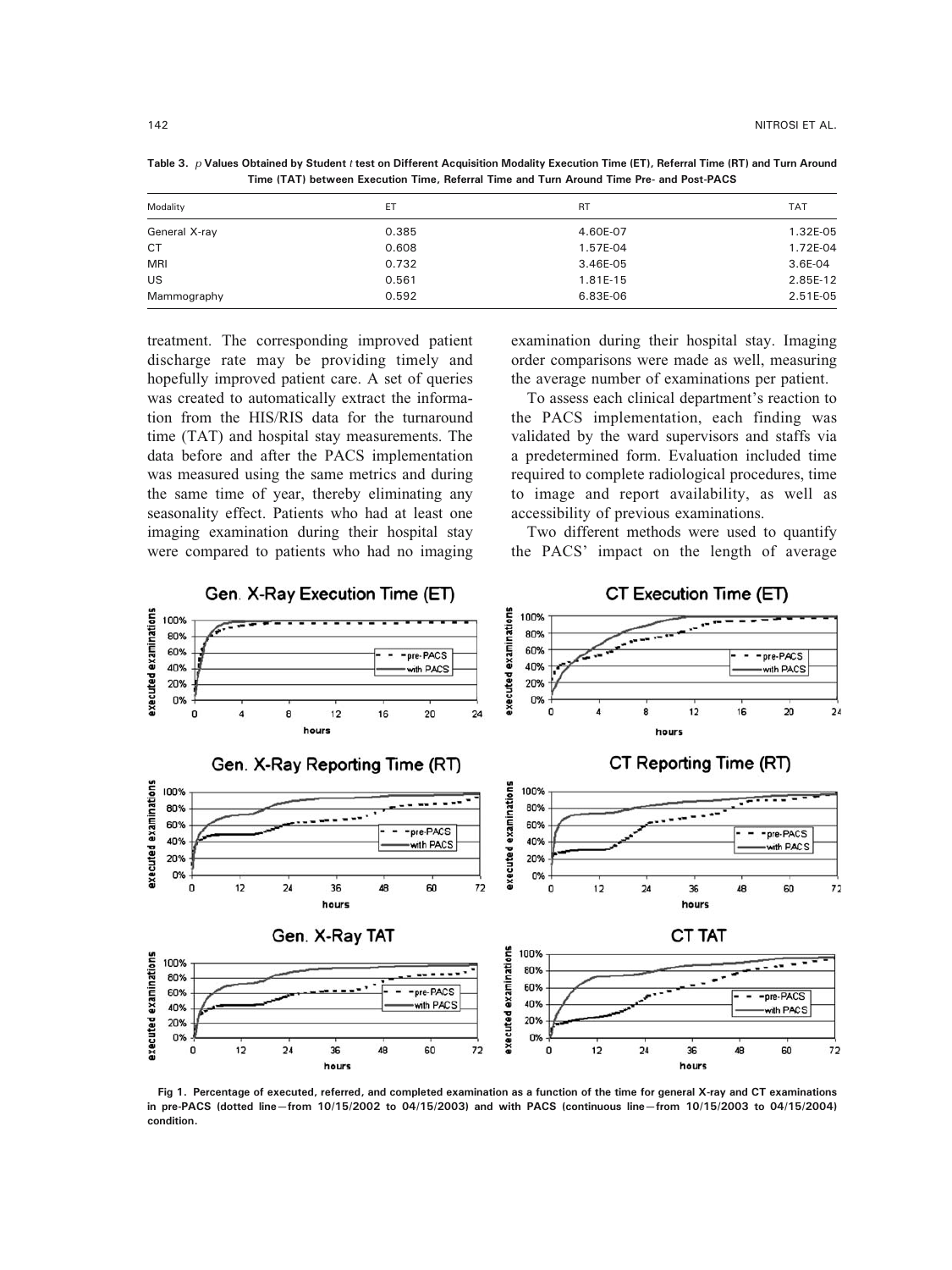<span id="page-3-0"></span>A FILMLESS RADIOLOGY DEPARTMENT IN A FULL DIGITAL REGIONAL HOSPITAL 143

Modality Pre-PACS Post-PACS Difference Variability General X-ray  $42.1$   $15.4$   $-64$  % Statistically reduced >3 times CT 40.5 20.0 -52% Statistically reduced 8 times MRI 644.5 32.6 <sup>-28%</sup> Variability statistically not changed variability statistically not changed Mammography 41.1 16.2 - 61% Variability statistically reduced >3 times

Table 4. Pre- and Post-PACS Average TAT (hours) for Different Acquisition Modality

hospital stay and the corresponding inpatient productivity. The first method, called "high level business model approach", was developed during the initial phase of this study to predict the impact of an integrated PACS/RIS/HIS system.<sup>[4](#page-8-0)</sup> This is based on the concept that image and report availability influences the length of the patient's hospital stay, either by enabling earlier treatment or earlier discharge. The second method, called "detailed business model approach", considers each hospital department's performance, and measures each performance improvement. Seventeen clinical and surgical departments were analyzed, ensuring no significant change in the clinical or surgical protocols, nor any unit organizational change. The key variables that the project team chose to analyze and validate were Radiology "turnaround time" and inpatient hospital stay. TAT is defined as the sum of the time that elapses between the moment an imaging exam is ordered, its execution time (ET), and the reporting time (RT), which is the time lapse between the image execution time and the availability of the imaging exam's report. Turnaround time is the input and inpatient hospital stay is the output used to calculate the resulting hospital productivity. Statistical analysis was performed on the means, median, and variances to validate the results relative to TAT and "hospital stay by unit" both before and after PACS implementation, using Minitab (Minitab release 14, Minitab Inc., PA, USA). Distribution always tested for normality, and none proved to be modeled statistically by a normal curve. Therefore, for variance statistical analysis, Levene test was used; and for median, mood median test was used. F test and ANOVA one-way t tests were used for means analysis. The team checked to ensure that no significant clinical treatment protocol change or staffing change had occurred in the considered timeframes. The "hospital stay" was analyzed for consistency against department flow (chronic versus "regular" patients), use of radiology services, and diagnose related grouping (DRG and/or ICD9 codes), whenever possible. The 17 units that were analyzed were those that ordered the greatest number of radiology procedures for inpatients being prioritized; in this respect, neurology was the first. To quantify economical improvement, media differences were used when the central values had changed. If the variance analysis had also changed, a P95 approach was used.



Fig 2. Workflow of radiology procedures process. The turnaround time, TAT, is defined as the sum of the time that elapses between an imaging examination is ordered and executed. The transfer time, TT, is the time to deliver images and referral to the clinical units. In a fully integrated digital environment images and referrals are immediately available to the ward (TT = 0). In an analogue one, film and paper printed reports need to be physically carried from Radiology to the ordering clinical or surgical unit.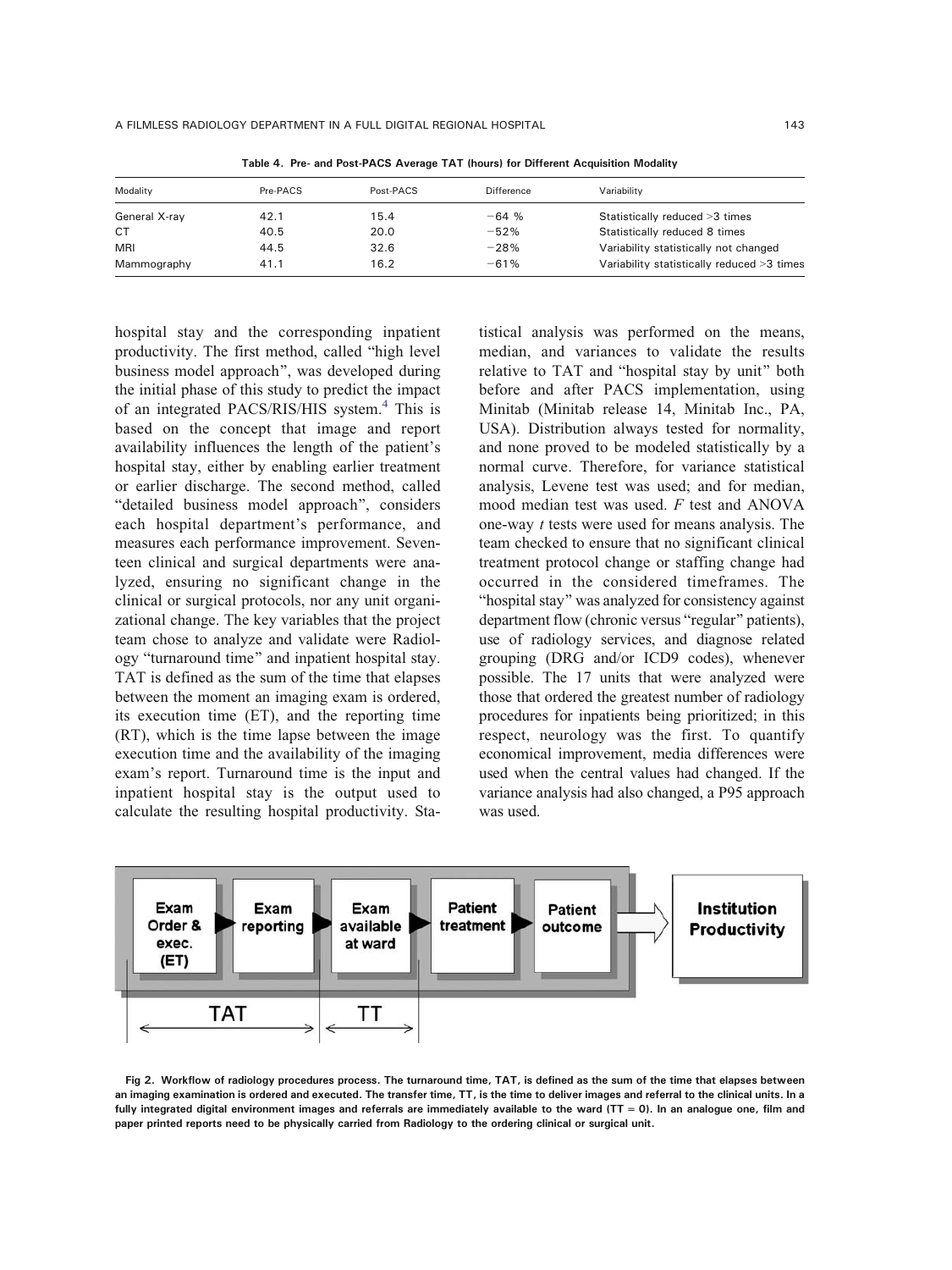<span id="page-4-0"></span>

| MRI scans TAT              | Number of Exams | Mean (hours) | <b>Standard Deviation (hours)</b> | Median (hours) | $Q3-Q1$ (hours) |  |  |
|----------------------------|-----------------|--------------|-----------------------------------|----------------|-----------------|--|--|
| Pre-PACS (1/1/03-30/4/03)  | 481             | 38.35        | 28.5                              | 29.1           | 42.2            |  |  |
| With PACS (1/1/04-30/4/04) | 496             | 24.90        | 31.6                              | 11.0           | 28.2            |  |  |
| Improvement                |                 | 13.4         |                                   | 18.1           | 14.0            |  |  |

Table 5. Pre- and Post-PACS Inpatient MRI Procedures\_ TAT

#### RESULTS

#### Film Savings

Film savings during the period immediately following system installation, April to October, 2003, were 15%, and grew to 90% as soon as the workflow became filmless 28 weeks after go live. Only mammography remained film-based. All of the studies' images were available on intranet PACS web distribution. Outpatients' key images are automatically burned on CD. Patients who require iconography film prints pay an additional fee. Film savings correspond to \$0.84 million per year versus pre-PACS.

## Outpatient Productivity

Data analysis measured a 7% increase in the number of radiology department imaging procedures year over year during the same 6-month period (October 15 to April 15) with no increase in the number of technologists or radiologists, $^{13}$  $^{13}$  $^{13}$ thanks to the combined PACS and CR/DR implementation. The first year's period (10/15/  $02-4/15/03$ ) was pre-PACS implementation; the second year's period  $(10/15/03-4/15/04)$  was postimplementation. Before the PACS implementation, outpatient examination reports were delivered in 5 days. After the introduction of PACS, this time was reduced to 3 days. Urgent examination responses were delivered immediately and the report delivery process did not change during this time.

The elimination of the off-line reports typing has freed up staff resources for other tasks: reminders to outpatients regarding scheduled procedures and filling slots made available by cancellation or reschedule requests. This process enhancement decreased average waitlists for outpatients from 90 to 40 days for nonurgent CT exams and from  $90-180$  down to  $30-60$  days for nonurgent ultrasound scans. Shorter waitlists enabled increased outpatient business. Total reimbursements invoiced by the Radiology Department rose 12.9% to \$4.2 million during the post-PACS implementation period referenced in Table [2](#page-1-0) (line 2). This far exceeds the average annual increase of the preceding 2 years, 2001 and 2002, at 4.7% and 5.2%, respectively. The economical benefit corresponding to the increased number and the higher complexity (average cost per exams rose by more than 5%) of outpatient examinations directly reimbursed to the Hospital, was estimated in more than \$0.55 million for the year 2004 (with PACS) with respect to the 2003 (pre-PACS).

#### Radiology Department Turnaround Time

# Effects of PACS and ASRS on Execution and Reporting Time

Assuming the different percentages of examinations referred/executed/completed as a function of time could be adopted as workflow indicators, a detailed statistical analysis on the TAT data demonstrated that the sample populations corresponded to pre- and post-PACS situations belonged to two different distributions with a 5% confidence level (t test groups). For CT, MRI, general X-ray, or mammography examinations,

|  |  |  |  | Table 6. Pre- and Post-PACS Inpatient CT Procedures' TAT |  |
|--|--|--|--|----------------------------------------------------------|--|
|--|--|--|--|----------------------------------------------------------|--|

| CT scans TAT               | Number of Exams | Mean (hours) | <b>Standard Deviation (hours)</b> |
|----------------------------|-----------------|--------------|-----------------------------------|
| Pre-PACS (1/1/03-30/4/03)  | 2.093           | 29.6         | 32.36                             |
| With PACS (1/1/04-30/4/04) | 1.954           | 13.5         | 24.75                             |
| Improvement                |                 | 16.1         |                                   |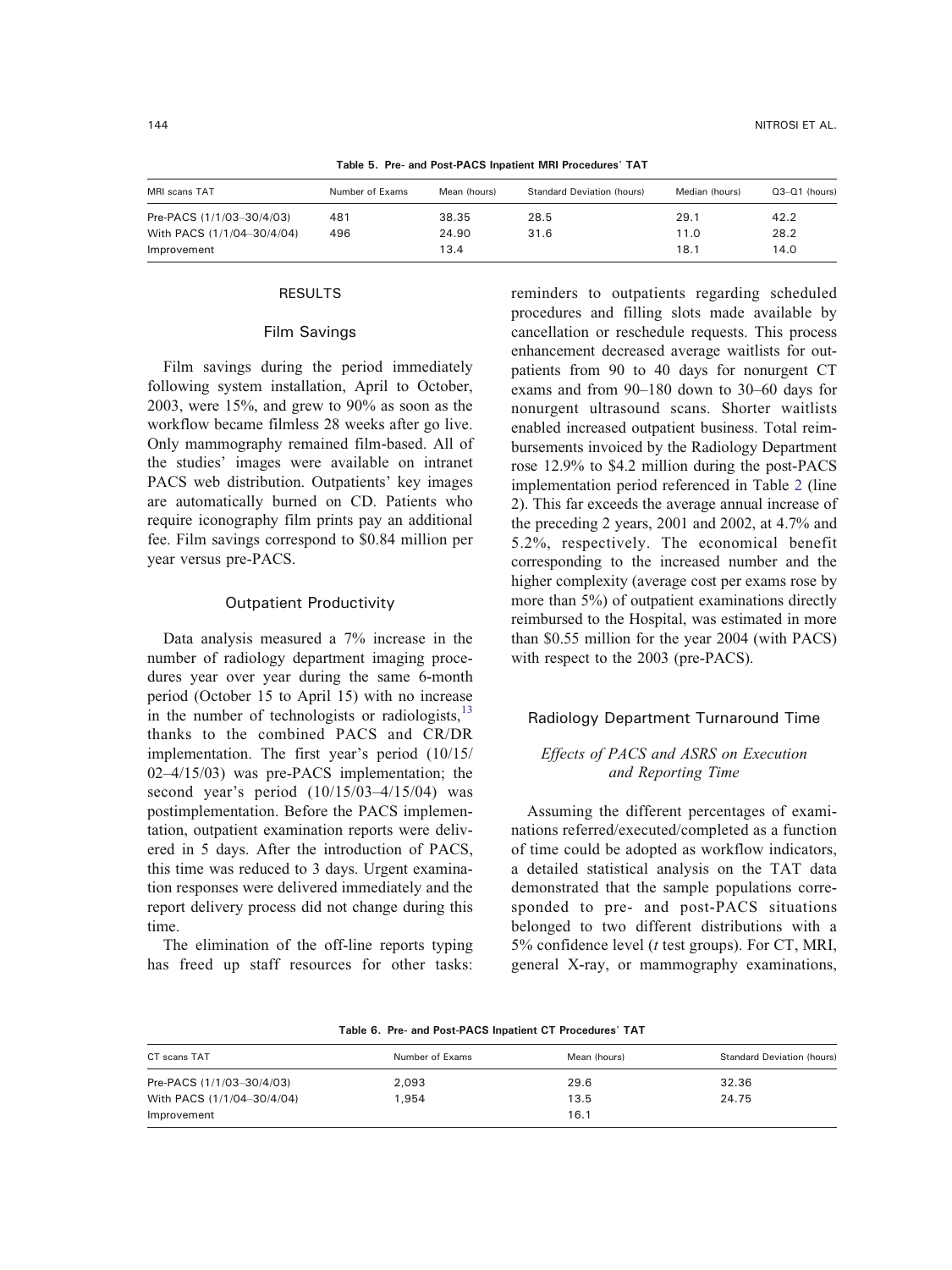<span id="page-5-0"></span>

| Chest exams TAT            | Number of Exams | Mean (hours) | <b>Standard Deviation (hours)</b> | Median (hours) | $Q3-Q1$ (hours) |
|----------------------------|-----------------|--------------|-----------------------------------|----------------|-----------------|
|                            |                 |              |                                   |                |                 |
| Pre-PACS (1/1/03-30/4/03)  | 6.754           | 33.9         | 56.25                             | 19.1           | 44.2            |
| With PACS (1/1/04-30/4/04) | 7.456           | 9.62         | 26.09                             | 2.6            | 5.5             |
| Improvement                |                 | 24.3         | $\qquad \qquad -$                 | 16.5           | 39.3            |

Table 7. Pre- and Post-PACS Inpatient Chest Radiography Exams\_ TAT

the percentage of executed examinations in function of time failed to show statistical difference in the image acquisition process: the introduction of digital radiographic image acquisition systems did not produce a statistically significant reduction of the average execution time. Greater productivity is a result of improved workflow (scheduling ability and the resulting reduction of the "idle time").

The *t* test for a difference between the percentages of referred examination in function of time showed statistically significant difference in the reporting process with and without PACS.<sup>[10](#page-8-0)-[12](#page-8-0)</sup> ASRS in radiologist reporting process permitted greatly diminished average report times for mammography and ultrasound examinations also (Table [3\)](#page-2-0).

In general, execution time almost never exceeded the daily work time of 12 hours. On the other hand, referral time before PACS and ASRS was typist-dependent, assuming a characteristically step trend (clearly visible in Fig. [1](#page-2-0)). Please note that 12-hour continuums correspond to the two daily 6-hour work shifts and 12-hour plateaus correspond to night breaks. This is, of course, less evident after introduction of PACS and ASRS (Table [4](#page-3-0)).

## Inpatient Workflow

Figure [2](#page-3-0) describes the workflow for inpatients requiring radiology procedures and demonstrates how radiology performance influences the length of hospital stay. $8-10$  $8-10$  $8-10$ ,  $14$  As stated before, TAT

decreased with PACS introduction over 60%, even without adding benefits from eliminating transmission time (TT). MRI, CT, and radiography exams were studied. In all cases, the sample size was statistically significant and large in absolute terms. It is important to note that the transmission time (TT) from the radiology department to the ward was not taken into account. Before PACS, TT was estimated to be between  $8-12$  hours range, unless the department sent someone to pick up the study (films and report). After PACS implementation, the TT is a matter of seconds.<sup>[15](#page-8-0)</sup>

#### Inpatient MRI Scans

For MRI scans, the mean TAT decreased from 38.4 to 24.9 hours; the median decreased from 29.1 to 11.0 hours, with an improvement of 18.1 hours or 62% ( $p < 0.001$ ); the "(Q3-Q1)" indicator, used as a proxy for variance and spread, decreased from 42.2 to 28.2 hours (Table [5](#page-4-0)). Mean and median distributions were statistically different, showing a p-value equal to zero in both cases (note: variance  $p$ -value Levene's test, for nonnormal distributions, is equal to 0.220). Execution time (ET) did not change much; the mean moved from 2.6 to 2.5 hours, and the median increased from 0.6 to 1.4 hours.

## Inpatient CT Scans

For CT scans, the mean TAT decreased from 29.6 to 13.5 hours. The median decreased from

Table 8. High-level Business Model Approach Expected Benefit. The Percentage of Significant Exams is Assumed as the Percentage of Examination Performed 24 Hours Before Patient Discharge

| Type of procedure | Number of Inpatient Exams per Year | Average Hospital Patient Daily Cost | <b>Significant Exams</b> | <b>Expected Benefit</b> |
|-------------------|------------------------------------|-------------------------------------|--------------------------|-------------------------|
| <b>MRI</b>        | 1,740                              |                                     | 44%                      | \$328,556               |
| <b>CT</b>         | 5.376                              | \$415                               | 26%                      | \$483,982               |
| Radiography       | 22,443                             |                                     | 16%                      | \$1,487,890             |
| Total             |                                    |                                     |                          | \$2,300,428             |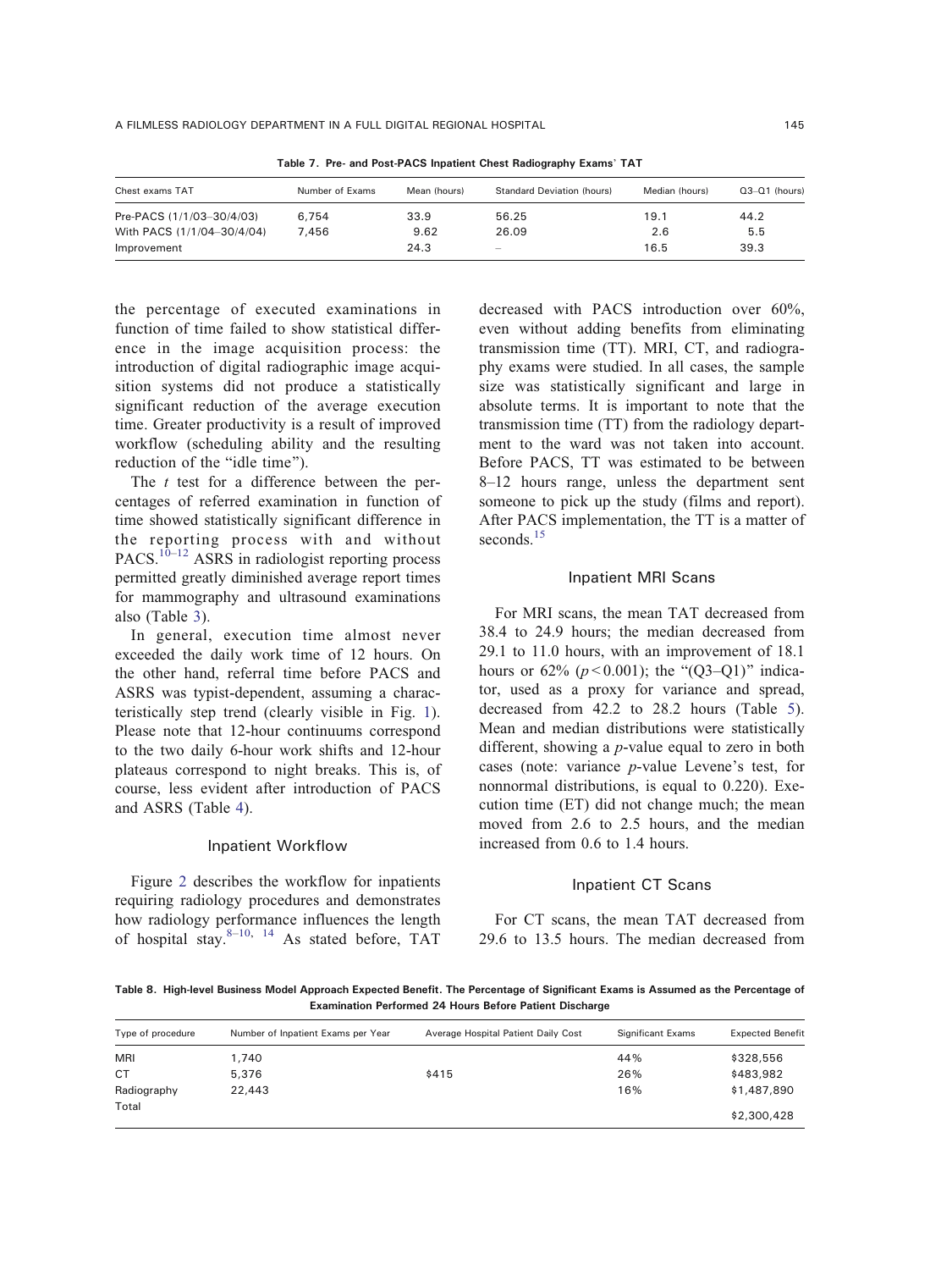<span id="page-6-0"></span>

| Table of Tationt otay, iteratoryy, The and Toot Fridd Companion. |                     |                                            |                |                              |                  |                     |
|------------------------------------------------------------------|---------------------|--------------------------------------------|----------------|------------------------------|------------------|---------------------|
| Neurology patients                                               | Patients<br>Treated | <b>Patients Treated</b><br>with Rad. Exam. | Mean<br>(days) | Standard<br>Deviation (davs) | Median<br>(davs) | $Q3 - Q1$<br>(days) |
| Pre-PACS (1/1/03-30/6/03)                                        | 541                 | 454                                        | 10.8           | 7.9                          | 9.0              | 9.6                 |
| With PACS (1/1/04-30/6/04)                                       | 589                 | 499                                        | 10.2           | 8.1                          | 7.9              | 8.6                 |
| Improvement                                                      | $+9%$               | $+10%$                                     | 6%             | $-2%$                        | 12%              | 11%                 |
| $P =$ value                                                      |                     |                                            | 0.197          | $0.589$ ( $F$ -test)         | 0.042            | 0.916 (Levene)      |

Table 9. Patient Stay, Neurology. Pre- and Post-PACS Comparison

21.1 to 3.1 hours  $(p<0.001)$ , a sevenfold improvement. The " $(Q3-Q1)$ " criteria, used as a proxy for variance and spread, decreased from 42.2 to 8.2 hours, an eightfold improvement (Table [6\)](#page-4-0). Mean, median, and variance distributions were statistically different, showing a pvalue equal to zero in all cases. Analysis on ET and RT displayed findings similar to those of the MRI studies.

## Inpatient Radiography Exams—Chest

To understand the improvement of traditional radiography exams, the chest x-ray examination was analyzed as one of the most common and standardized procedure. The mean TAT decreased from 36.0 to 8.9 hours ( $p < 0.001$ ) and the median decreased from 20.6 to 2.5 hours, an improvement of 18.0 hours or an eightfold improvement. The " $(Q3-Q1)$ " criteria, used as a proxy for variance and spread, decreased from 44.5 to 4.9 hours, a ninefold improvement. Mean, median, and variance distributions were statistically different, showing a p-value equal to zero in all cases (Table [7\)](#page-5-0).

Reporting time decreased for the modalities. Even though dictation time is longer for the radiologist with the digital solution, the very nimble reporting process offsets this shortfall with a substantial gain.

# Hospital Productivity Driven by Improved Radiology Workflow

The number of inpatients treated in the first half of 2004 versus the first half 2003 did not change: 16,207 versus 16,362.

# Inpatient Hospital Productivity Assessment—High-level Business Model Approach

The improved Radiology performance contributes to hospital workflow by enabling the clinical and surgical wards to begin earlier treatment and/ or to safely discharge the patient due to the immediate availability of the necessary images and reports according to the relevant clinical protocols.

By extracting the data from the RIS, and assuming savings of a full day in the length of patient stay for each exam performed in the 24 hour period before patient discharge, the hospital anticipates a \$2.3 million benefit a year (Table [8](#page-5-0)). The contribution of earlier treatment decision was not evaluated because the examinations are generally performed before scheduled admissions (day surgery or day hospital admissions are usually preferred over longer and more expensive treatments).

# Inpatient Hospital Productivity Assessment—Detailed Business Model Approach

The four most important departments of the 17 that showed actual improvements during analysis, are documented in the following section.

## Neurology

Neurology treated 589 patients during the first half of 2004, an increase of 9% over the previous year. While 13% did not require radiology

Table 10. Thoracic Surgery Patient with Radiological Procedures. Pre- and Post-PACS Patient Stay

| Thoracic surgery patients  | <b>Patients Treated</b> | Mean (davs) | <b>Standard Deviation (days)</b> | Median (davs) | $Q3-Q1$ (davs) |
|----------------------------|-------------------------|-------------|----------------------------------|---------------|----------------|
| Pre-PACS (1/1/03-30/6/03)  | 149                     | 9.3         | 10.6                             | 7.0           | 6.1            |
| With PACS (1/1/04-30/6/04) | 191                     | 7.8         | 6.1                              | 6.3           | 6.3            |
| Improvement/change         | $+28%$                  | 16%         | 42%                              | 11%           | $-3%$          |
| $P =$ value                |                         | 0.100       | $0.000$ ( <i>F</i> -test)        | 0.325         | 0.105 (Levene) |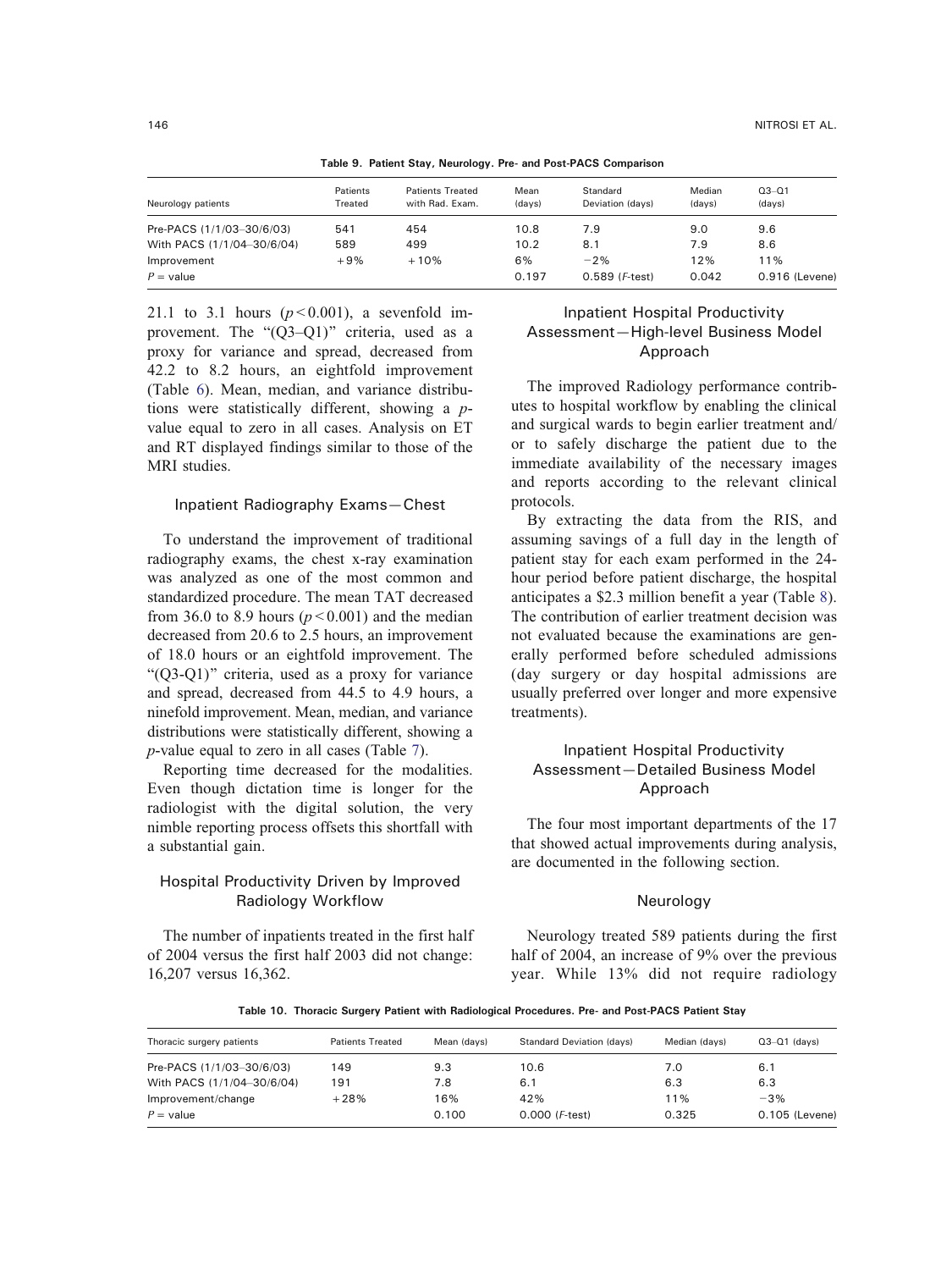| Internal medicine patients | <b>Patients Treated</b> | Mean (davs) | <b>Standard Deviation (days)</b> | Median (davs) | $Q3-Q1$ (davs)   |
|----------------------------|-------------------------|-------------|----------------------------------|---------------|------------------|
| Pre-PACS (1/1/03-30/6/03)  | 526                     | 13.0        | 8.7                              | 11.1          | 10.1             |
| With PACS (1/1/04-30/6/04) | 497                     | 11.7        | 7.4                              | 10.0          | 9.5              |
| Improvement/change         | $-6%$                   | 10%         | 15%                              | 10%           | 6%               |
| $P =$ value                |                         | 0.011       | $0.000/F-test$                   | 0.047         | $0.045$ (Levene) |

Table 11. Internal Medicine Patient with Radiological Procedures. Pre- and Post-PACS Patient Stay

procedures, the Chi-square analysis suggested that the "with/without radiological examinations" had not changed during the study period ( $p$ -value = 0.276, Chi-square  $= 1.888$ ). The data from the first half of 2003 and 2004, respectively (Table [9](#page-6-0)) show a decrease in the mean of 6%, to 10.2 days, a statistically valid decrease for the median of 12% to 7.9 days. Variability decreases as well, but not in statistical terms. Results for the most frequent DRG (DRG014) showed similar patterns (Table [9](#page-6-0)). For a population of 174 patients, 159 with radiology procedures, length of patient stay with imaging procedures decreased statistically from 8.9 to 6.9 days, with variability increasing mathematically from 6.9 to 7.3 days. The total annual economic benefit is estimated at \$360,000, for approximately 1,100 patient bed/days saved, at \$331/day.

## Thoracic Surgery

The unit treated 224 patients in the first half of 2004, an increase of 14% over the prior year, without altering the number of postsurgery beds available. The amount of "with/without radiological examinations during stay^ had changed during the studied period ( $p$ -value = 0.016, Chi-square = 11.755). Fifteen percent of the patients in 2004 did not require radiology procedures during their stay, down from 24% the year before. If we study the patient population with radiology procedures during their stay, the data from the first half of 2003 and 2004 respectively show a mathe matical decrease for the means of 16% to 7.8 days, with a decrease for the median of 11% to 6.3 days. Variability decreased  $42\%$  (*F*-test  $p < 0.001$ , Levene's  $p = 0.105$ ). In this case, the benefit is driven by planning the surgical procedures and patient discharges well, as well as the resulting new admissions. Referring physicians felt more comfortable about the greater perceived probability of getting the radiology images and reports within the required time (Table [10\)](#page-6-0). The total economical benefit for the year is estimated at \$480,000, for approximately 578 patient bed/days saved.

## Internal Medicine

The Internal Medicine ward, specialized in hypertension disorder and diabetic patients, treated 874 patients in the first half of 2004, with a decrease of 2.6% versus the year before, reflecting somewhat the decrease of capacity (-6 patient beds). The unit did not change significantly its clinical protocols, as patients using radiology services shrank 6% to 497 (Chi-square  $p$  value = 0.450). Overall stay for the department decreased mathematically 7% from 11 to 10.2 days (means) and 3% from 8.7 to 8.3 days (medians);  $F$ -test and Levene's test  $p$  values for variance analysis are respectively less than 0.001 and equal to 0.079. While median stay for patients without radiology services did not change—means moved from 7.4 to 7.2 days, medians stable at 6.1 days, patient stay with radiology procedures diminished statistically 10% for both means and medians, from 13.0 to 11.7 days (means) and from 11.1 to 10.0 days (medians). Variability also decreased 6% (Table 11). The two most frequent DRGs show results in line with the general analysis. The total economical benefit for the year is estimated at \$193,000, for approx. 920 patient bed/days saved.

#### Other Wards

Other units positively benefited by PACS availability: Gastroenterology, Orthopaedics, Vascular Surgery, Neonataology, Children's Neuropsychiatry, Pneumology, and Neurotrauma experienced a total savings of approximately \$870,000 and 1,500 patient bed/days.

The total outcome of the detailed business exceeds \$1.9 million per year.